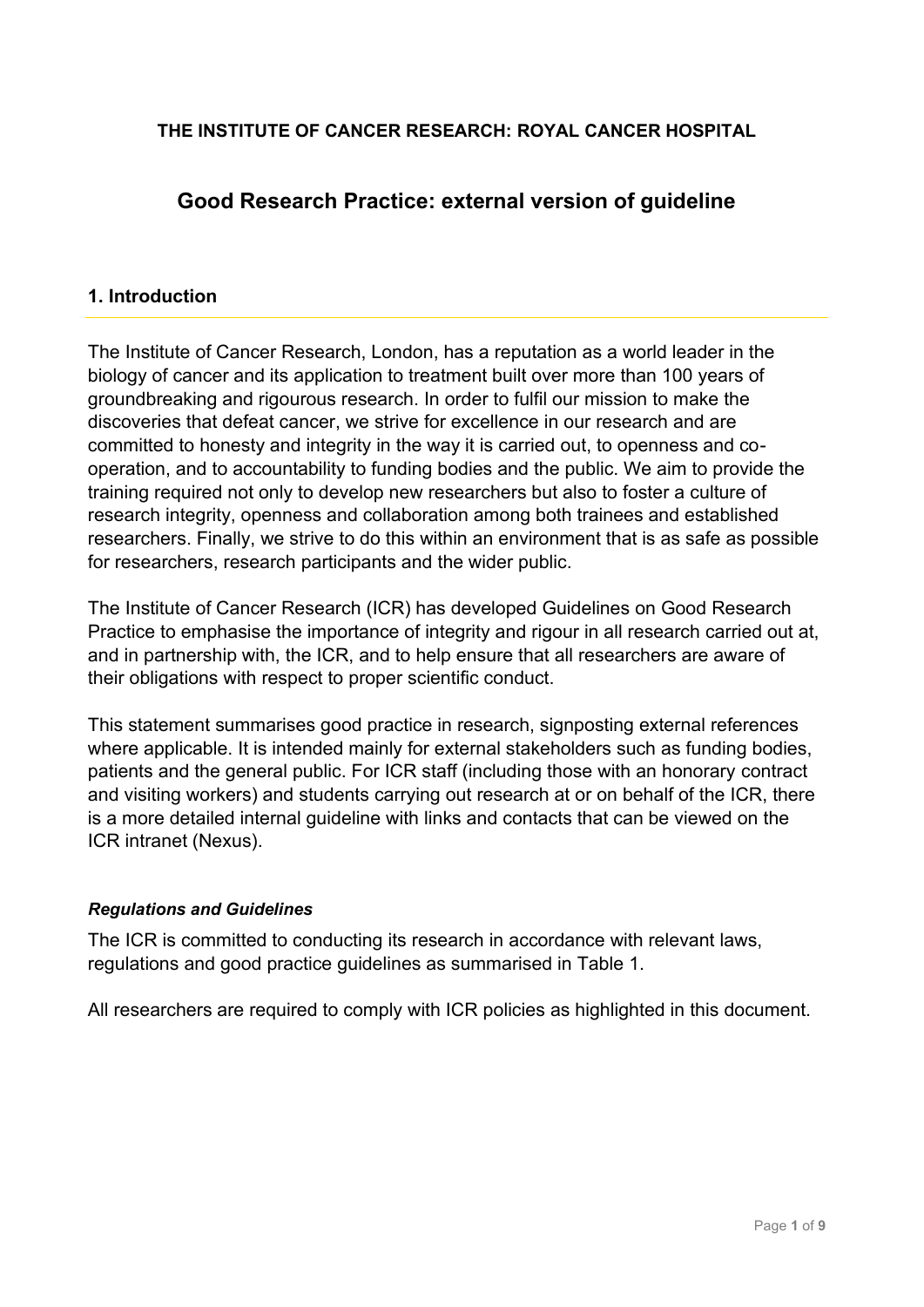| Category                                             | Law, regulation or guideline and key external links                                                                                                                                                                                                                                                                                                                                                                                                                                                                                                                                   |
|------------------------------------------------------|---------------------------------------------------------------------------------------------------------------------------------------------------------------------------------------------------------------------------------------------------------------------------------------------------------------------------------------------------------------------------------------------------------------------------------------------------------------------------------------------------------------------------------------------------------------------------------------|
| Human<br>subjects<br>research                        | EU Directive for Clinical Trials: www.eortc.be/Services/Doc/clinical-EU-directive-04-April-01.pdf<br>$\bullet$<br>Medicines for Human Use (Clinical Trials) Regulations<br>2004: www.legislation.gov.uk/uksi/2004/1031/contents/made<br>Mental Capacity Act 2005: www.legislation.gov.uk/ukpga/2005/9/contents<br>Human Tissue Act 2004: www.legislation.gov.uk/ukpga/2004/30/contents<br>UK Policy Framework for Health and Social Care Research: www.hra.nhs.uk/planning-and-<br>improving-research/policies-standards-legislation/uk-policy-framework-health-social-care-research/ |
| Animal<br>research                                   | Animals (Scientific Procedures) Act 1986: www.legislation.gov.uk/ukpga/1986/14/contents<br>Animal Research: Reporting of In Vivo Experiments (ARRIVE) guidelines: www.nc3rs.org.uk/arrive-<br>guidelines                                                                                                                                                                                                                                                                                                                                                                              |
| Health and<br>safety                                 | Health and Safety at Work etc. Act 1974: www.legislation.gov.uk/ukpga/1974/37<br>Control of Substances Hazardous to Health Regulations<br>2002: www.legislation.gov.uk/uksi/2002/2677/regulation/7/made                                                                                                                                                                                                                                                                                                                                                                               |
| Research<br>integrity                                | Concordat to Support Research Integrity: https://www.universitiesuk.ac.uk/topics/research-and-<br>innovation/concordat-support-research-integrity<br>Code of Practice for Research (UK Research Integrity Office): ukrio.org/publications/code-of-<br>practice-for-research/; checklist: ukrio.org/wp-content/uploads/UKRIO-Recommended-Checklist-for-<br>Researchers.pdf                                                                                                                                                                                                             |
| Governance,<br>accountability<br>and<br>transparency | Data Protection Act 2018: www.legislation.gov.uk/ukpga/2018/12/contents/enacted<br>$\bullet$<br>EU General Data Protection Regulation Directive: eur-lex.europa.eu/legal-<br>content/EN/TXT/PDF/?uri=OJ:L:2016:119:FULL&from=EN<br>Anti-bribery & anti-corruption laws<br>Concordat on Openness on Animal Research:<br>$\bullet$<br>https://www.understandinganimalresearch.org.uk/regulation/concordat-openness-animal-research                                                                                                                                                      |

## **Table 1.** Laws, regulations and guidelines relevant to good research practice

## **2. Responsibility and Leadership**

Overall responsibility for good research conduct rests with the ICR's Executive Board.

Heads of Division and Team Leaders are responsible for mentoring research staff within their Teams and Divisions and ensuring that staff and students in their teams adhere to good practice guidelines and relevant regulations.

The ICR has a formal procedure for submitting and authorising all grant applications, whether or not submitted through the ICR, that includes review by a scientific member of the Executive Board. Only members of ICR Faculty can apply for grants as Principal Investigator.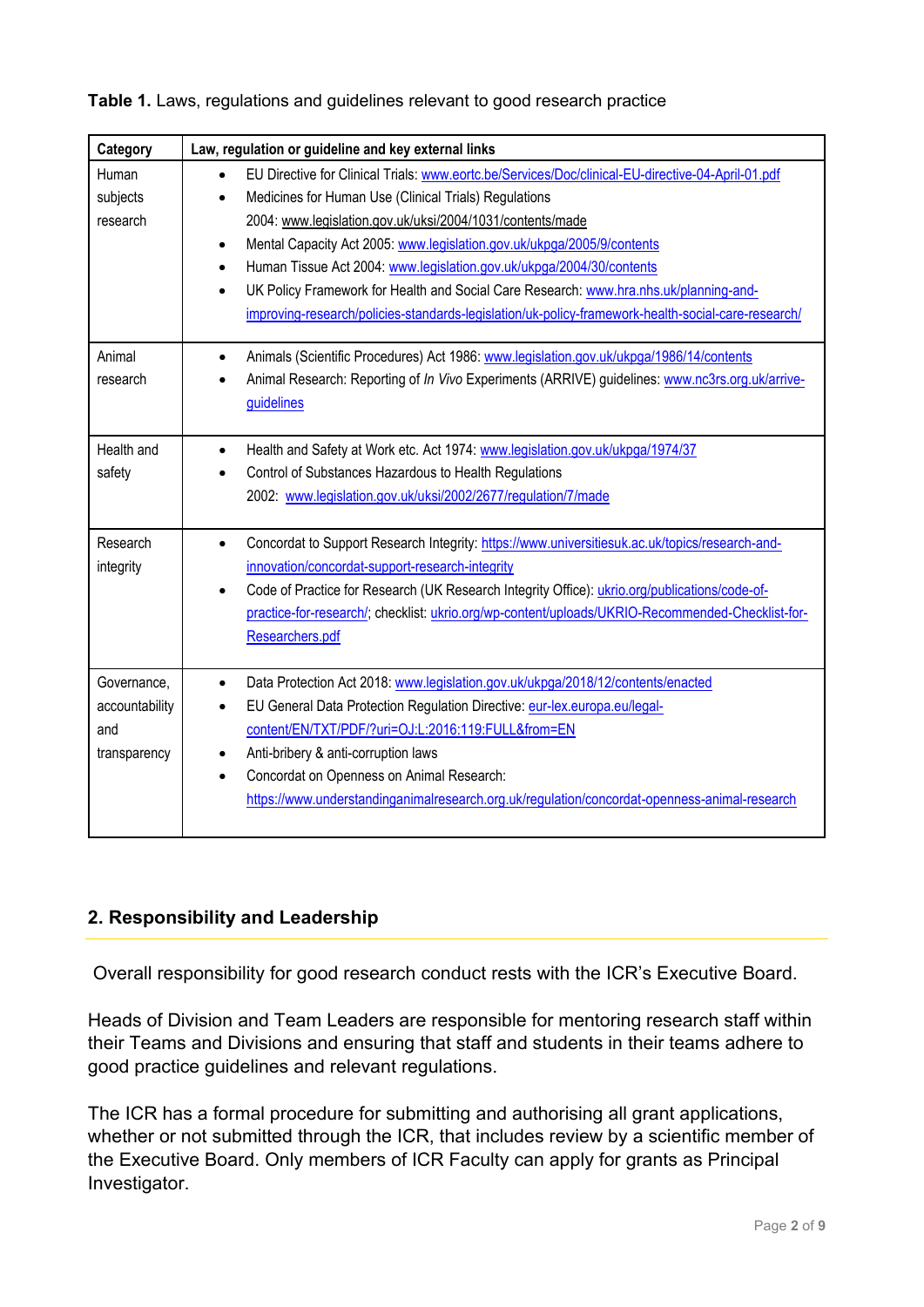The Committee for Clinical Research (CCR) is a sub-committee of the Clinical Research Governance Committee of the Royal Marsden NHS Trust (RM) and the ICR, and is responsible for approving all clinical research proposals.

The ICR Animal Welfare and Ethics Review Body (AWERB) reviews all proposed research involving animals.

## **3. Ethical practice in Research**

## *Research involving human participants*

The dignity, rights, safety and wellbeing of participants must be the primary consideration in any research study. All research involving patients or other users of the NHS, carers or relatives of NHS patients, access to data or organs of past or present NHS patients, NHS staff or NHS premises requires approval from an NHS Research Ethics Committee. All research involving human participants must be submitted to the Joint ICR/RM Clinical R&D office and must comply with the [UK Policy Framework for](https://www.hra.nhs.uk/planning-and-improving-research/policies-standards-legislation/uk-policy-framework-health-social-care-research/) Health and Social Care [Research.](https://www.hra.nhs.uk/planning-and-improving-research/policies-standards-legislation/uk-policy-framework-health-social-care-research/)

Additional regulatory approval must be obtained as required, for example:

- Medicines & Healthcare products Regulatory Agency (MHRA)
- Human Fertilisation and Embryology Authority
- Gene Therapy Advisory Committee.

Researchers must ensure the confidentiality, integrity, availability and security of personal information relating to the participants in research, and that the research fulfils any legal requirements such as those of the Data Protection Act 2018, EU General Data Protection Regulation and common law duty of confidentiality.

ICR staff and students must abide by all ICR Information Governance and Information Technology policies in relation to storing, using, sharing and destroying sensitive information.

Researchers must follow the joint ICR/RM policy on the Removal, Storage, Use and Disposal of Human Tissue for Research. The ICR and RM both have site licences for 'storing human organs, tissues and cells for research purposes other than for a specific ethically approved research project'. Human tissue which is being stored for a specific ethically approved project does not require a licence, but retention of human tissue for future undefined research after an ethically approved project is complete it will need to be stored under a licence.

The ICR and RM keep a record of all tissue collections stored on their premises, both collections stored under their licence and tissue stored for a specific ethically approved project.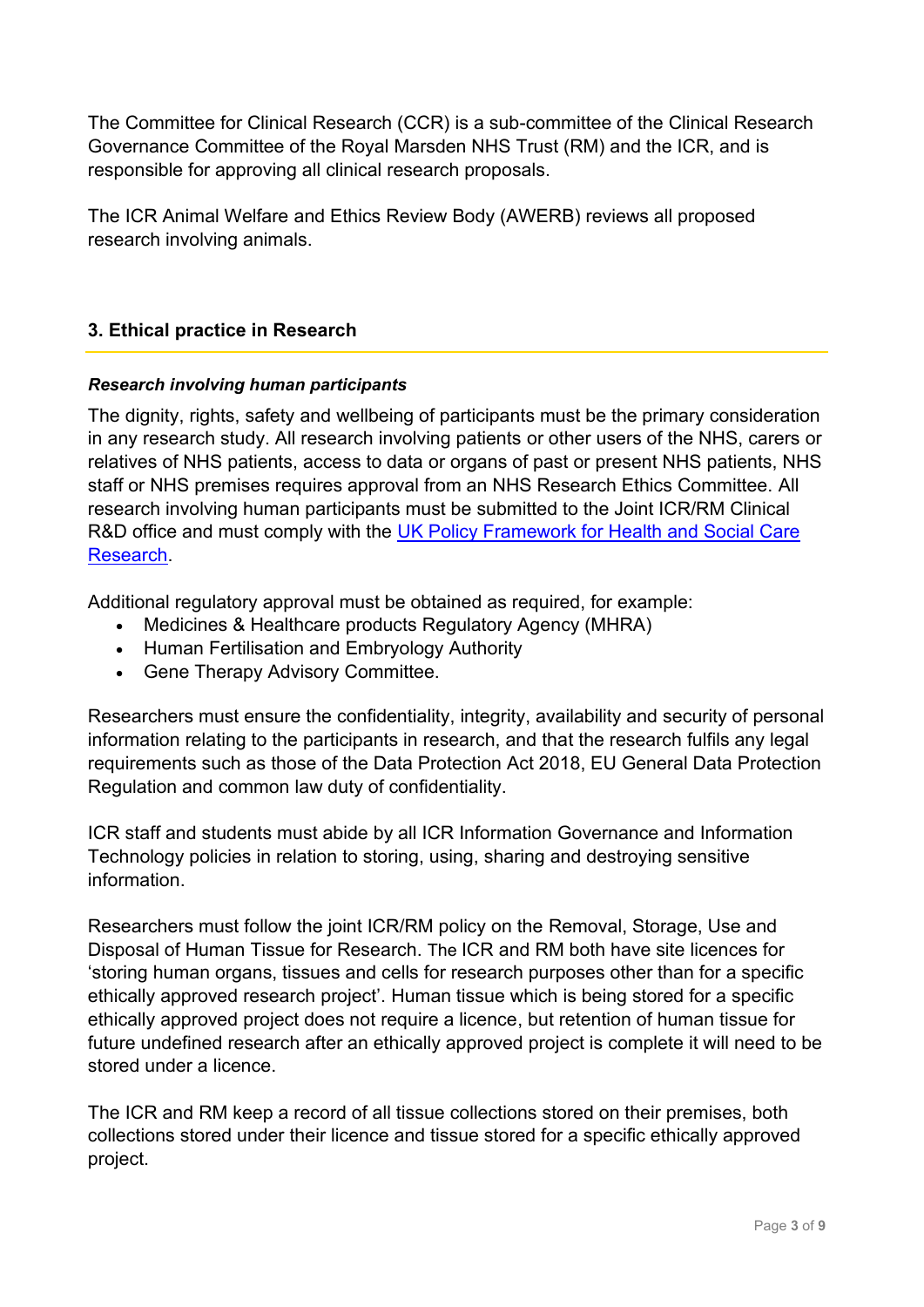#### *Research involving animals*

All biomedical research must comply with both the letter and the spirit of the Animals (Scientific Procedures) Act 1986 (the Act) - widely viewed as the most rigorous piece of legislation of its type in the world - which regulates any experimental or other scientific procedure applied to a protected animal that may have the effect of causing that animal pain, suffering, distress or lasting harm (a regulated procedure). The overall responsibility for ensuring compliance with the provisions of the Act is held by the Certificate Holder. This position is currently held by the Chief Executive Officer.

Before any regulated procedure is carried out it must be part of a programme specified in a project licence and carried out only by a person holding an appropriate personal licence. Applications for the grant of a project or personal licence are made to the Secretary of State for the Home Office. Copies of the application forms and notes on their completion are available on the Home Office website.

No application for a project licence can be made to the Home Office until it has been approved by the AWERB. The AWERB includes the Named Veterinary Surgeon, animal care staff and lay people (some of whom are independent of the ICR) and scrutinises all proposals for their scientific and ethical justification of animal use. The AWERB also provides information and advice about ethical analysis, best practice in animal welfare and new developments in techniques that avoid animal use. This is in line with the aim of the AWERB to develop initiatives leading to the widest possible application of the '3Rs', namely:

- Replacement (of animals with non-sentient alternatives),
- Reduction (in animal numbers) and
- Refinement (of techniques to minimise pain and suffering).

Researchers must consider, at an early stage in the design of any research involving animals, the opportunities for Reduction, Replacement and Refinement of animal involvement. The ICR recommends that researchers should refer to the Guidelines for the welfare and use of animals in cancer research, Workman et al. British Journal of Cancer (2010) 102, p1551-1577. The ICR is committed to enhancing public understanding of the need for animals in cancer research and has signed the [Concordat](https://www.understandinganimalresearch.org.uk/regulation/concordat-openness-animal-research)  [on Openness on Animal Research.](https://www.understandinganimalresearch.org.uk/regulation/concordat-openness-animal-research)

## **4. Health and Safety**

All research staff and students must undertake mandatory health, safety & environment (HS&E) induction training and must comply with the relevant HS&E Policies and Procedures.

Hazardous work activities must be risk assessed, and accidents, near misses and environmental incidents must be reported promptly.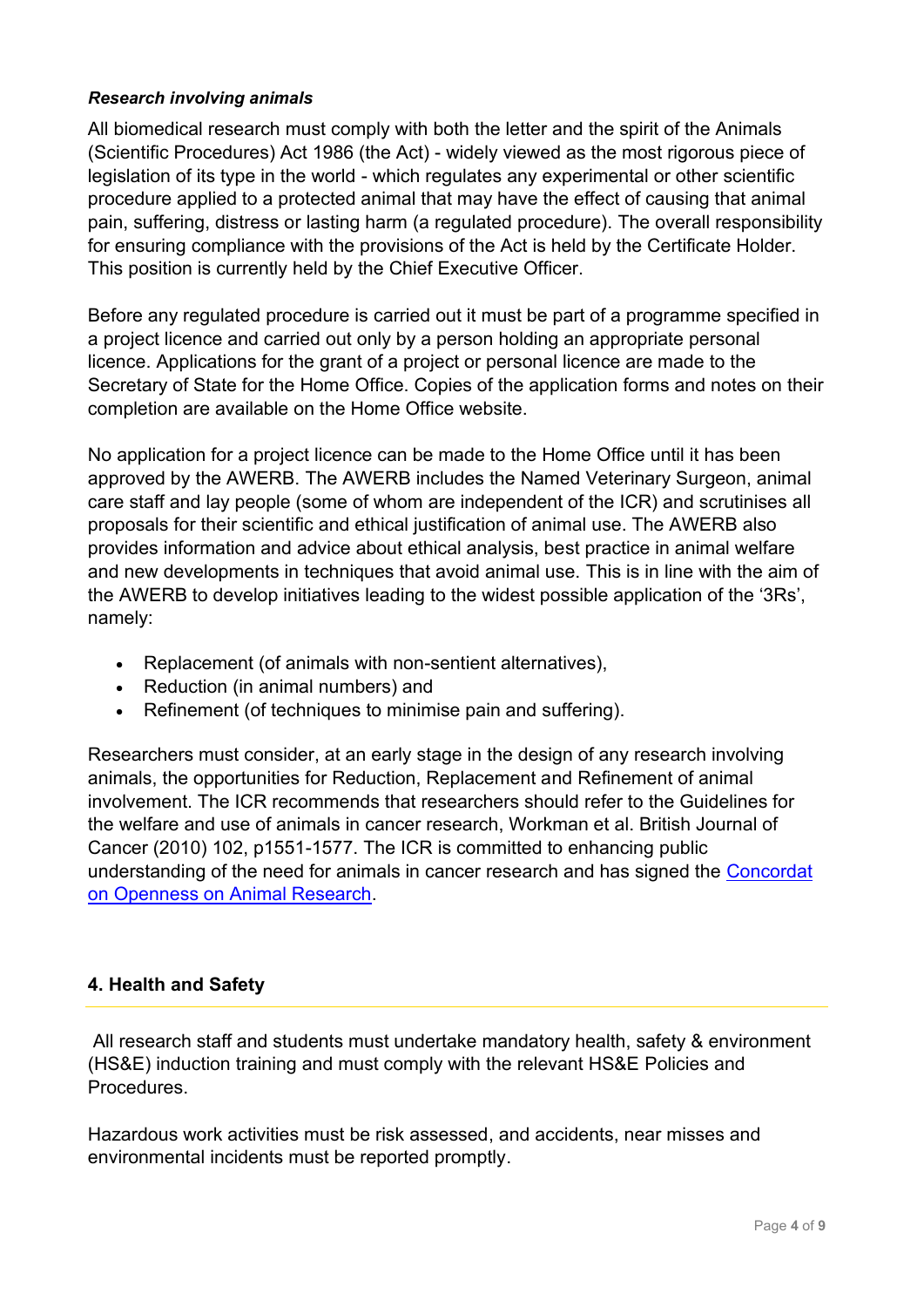## **5. Data, samples and equipment**

### *Ownership*

Researchers are encouraged to seek clarity at the outset of a research project as to the ownership, use, storage and disposal of:

- Data and samples used or created in the course of the research
- The results of the research
- Equipment paid for by funders.

Consideration should be given to how the project's research data is to be preserved for the benefit of future researchers beyond the lifecycle of the project. T

#### *Record Keeping*

Researchers are required to keep clear and accurate records of the procedures followed during the research process, including records of the interim results obtained as well as of the final research outcomes. This is necessary not only as a means of demonstrating proper research practice, but also in case questions are subsequently asked about either the conduct of the research or the results obtained. Properly maintained notebooks may be used in evidence when establishing ownership of inventions. The ICR has internal policies for the preservation of laboratory notebooks, records management, records retention and security of sensitive information.

The Data storage policy sets out the requirements for secure storage of ICR computerbased data and aims to protect the confidentiality, integrity and availability of ICR information resources in line with all relevant legislation, policy and standards.

#### **6. Integrity and Financial Probity**

Researchers must be honest in respect of their own actions in research and in their responses to the actions of other researchers. This applies to the whole range of research work, including designing experiments, generating and analysing data, applying for funding, publishing results, and when peer reviewing the work of other researchers. The direct and indirect contributions of colleagues, collaborators and others should be acknowledged. The ICR subscribes to the Universities UK Concordat to Support [Research Integrity.](https://www.universitiesuk.ac.uk/topics/research-and-innovation/concordat-support-research-integrity)

Researchers are expected to understand and apply the following principles:

- Plagiarism, deception, or the fabrication or falsification of results, are regarded as serious disciplinary offences.
- Cases of suspected misconduct should be reported in a responsible and appropriate manner. The ICR's approach to managing these issues is described in detail in the [Procedure for the Investigation of Misconduct in Research.](https://www.icr.ac.uk/media/docs/default-source/corporate-docs-accounts-and-annual-reports/annual-accounts/misconduct-in-research.pdf?sfvrsn=e6db5269_6)
- Research staff must declare and manage any real or potential conflicts of interest, both financial and professional. The ICR's Business and Innovation Office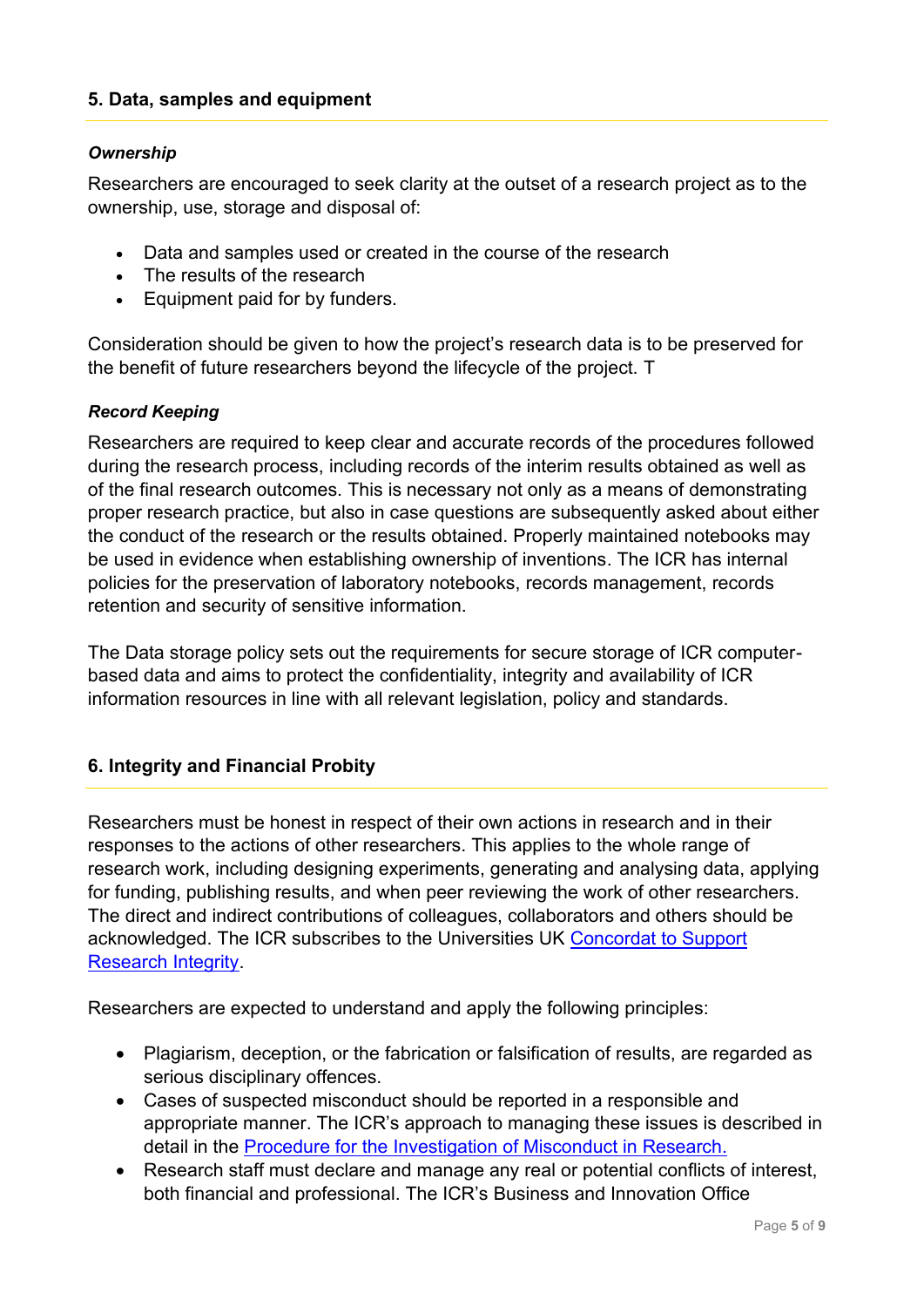[Conflicts of Interest and Competing Financial Interests in Research](https://www.icr.ac.uk/legal/conflicts-of-interest-and-competing-financial-interests-in-research) policy provides a standard by which all ICR staff must abide.

## **7. Training and Supervision**

The ICR is committed to training its research staff and students to ensure they are aware of their responsibilities and have the required skills for their work and study. The ICR subscribes to the [Concordat to Support the Career Development of Researchers.](https://researcherdevelopmentconcordat.ac.uk/)

All staff and students at the ICR are expected to undertake a series of mandatory training programmes during their probation period including health and safety, data protection and information management.

The ICR Code of Practice for the degrees of MPhil, PhD and MD (Res) detail the generic skills training which should be completed by students and how supervisors should assess and monitor students' training needs.

Only those individuals who hold 'Institute Recognised Supervisor Status' are eligible to act as primary and back-up supervisors for research degree students.

## **8. Intellectual Property**

The ICR has internal policies on the management of any intellectual property arising from our research and any substantial interactions with industry.

## **9. Dissemination and publication of results**

When publishing or disseminating their research or research findings including any plans they may have to publish or publicise research at conferences or on websites, researchers should keep in mind that the first priority is benefit to patients, the general public and the scientific community.

Researchers should adhere to the following guidance:

- Published ICR research should conform to the highest standards of reproducibility and robustness. This includes *inter alia* taking special care over choice of cell lines and use of chemical probes.
- Before deciding where to publish research researchers should check their funder's open access policies and make sure the [publisher's open access policies](http://ispace.icr.ac.uk/corporate/departments/academicServices/RSU/Repository/PublishersOpenAccess/Pages/default.aspx) enable them to comply with ICR's Open Access policy, and to meet any specific requirements the funder may have.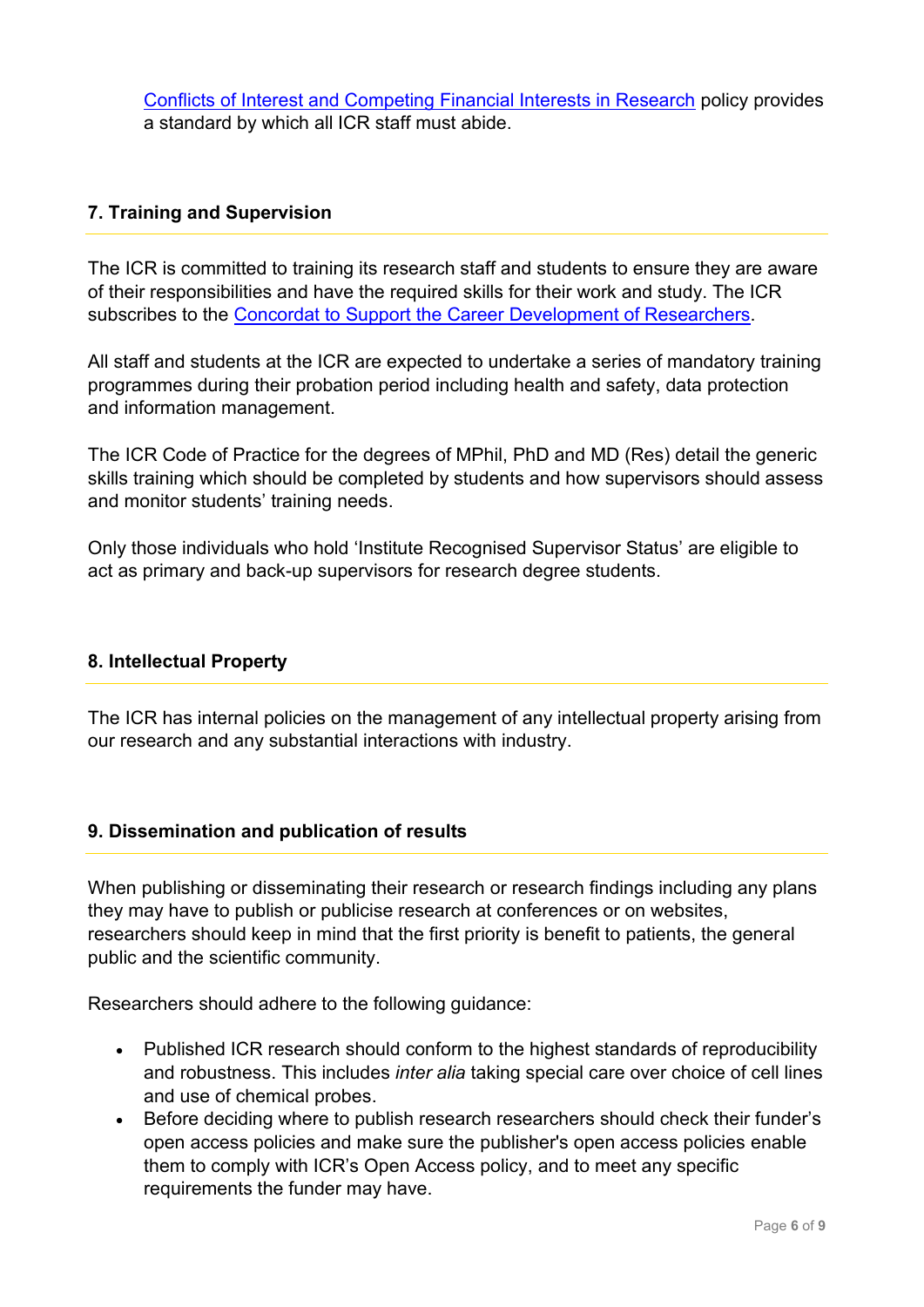- The funder should be notified in advance when the research might be published.
- For each piece of published research, researchers must include a financial disclosure statement, even if this means stating that there were no competing financial interests and even if the journal does not require such a disclosure.
- All funding sources must be acknowledged in any publication or publicity.

The ICR is a signatory of the **San Francisco Declaration on Research Assessment** (DORA), which promotes the development of robust and time-efficient ways of evaluating research and researchers. In signing DORA, the ICR will no longer consider journal impact factors in decisions around the hiring and promotion of academic staff.

## *Authorship*

Responsibility for determining the inclusion of authors on a paper and the order in which the authors' names appear with the senior (or corresponding) author.

A consensus on the authorship list should be reached as far in advance as possible, allowing for flexibility to accommodate the unpredictable nature of research. Anyone listed as an author should accept responsibility for ensuring that he or she is familiar with the contents of the paper and can identify his or her contribution to it. A person's status or position should have no influence on their inclusion or exclusion as an author. In the case of 'team science' projects it is recognised that all members of the team may have legitimate claims to authorship and these should be accommodated where the senior author(s) deem(s) it appropriate.

The granting or acceptance of 'guest' or 'honorary' authorship on ICR papers or on behalf of ICR researchers is unethical and is not permitted. The ICR has a procedure for resolving disputes over authorship rights. Anyone suspected of deliberate or reckless misrepresentation of authorship may be subject to disciplinary procedures as described in the [Procedure for the Investigation of Misconduct in Research.](https://www.icr.ac.uk/media/docs/default-source/corporate-docs-accounts-and-annual-reports/annual-accounts/misconduct-in-research.pdf?sfvrsn=e6db5269_6)

The contributions of all others who directly assist or indirectly support the research should be both specified and properly acknowledged.

## *Image Integrity*

Researchers should ensure that scientific images within publications, presentations or any other type of dissemination clearly and correctly represent research findings. Any manipulation of an image, or part of an image, that changes the interpretation of the data is misrepresentation of the original data and as such is a form of research misconduct. When publishing images, journal guidelines for permissible image processing should be followed. Any changes made to images should be clearly documented, and the original unprocessed image should be retained in all cases.

Further guidance on acceptable and unacceptable image processing is available from the [UKRIO website.](https://ukrio.org/research-integrity-resources/academic-image-integrity/)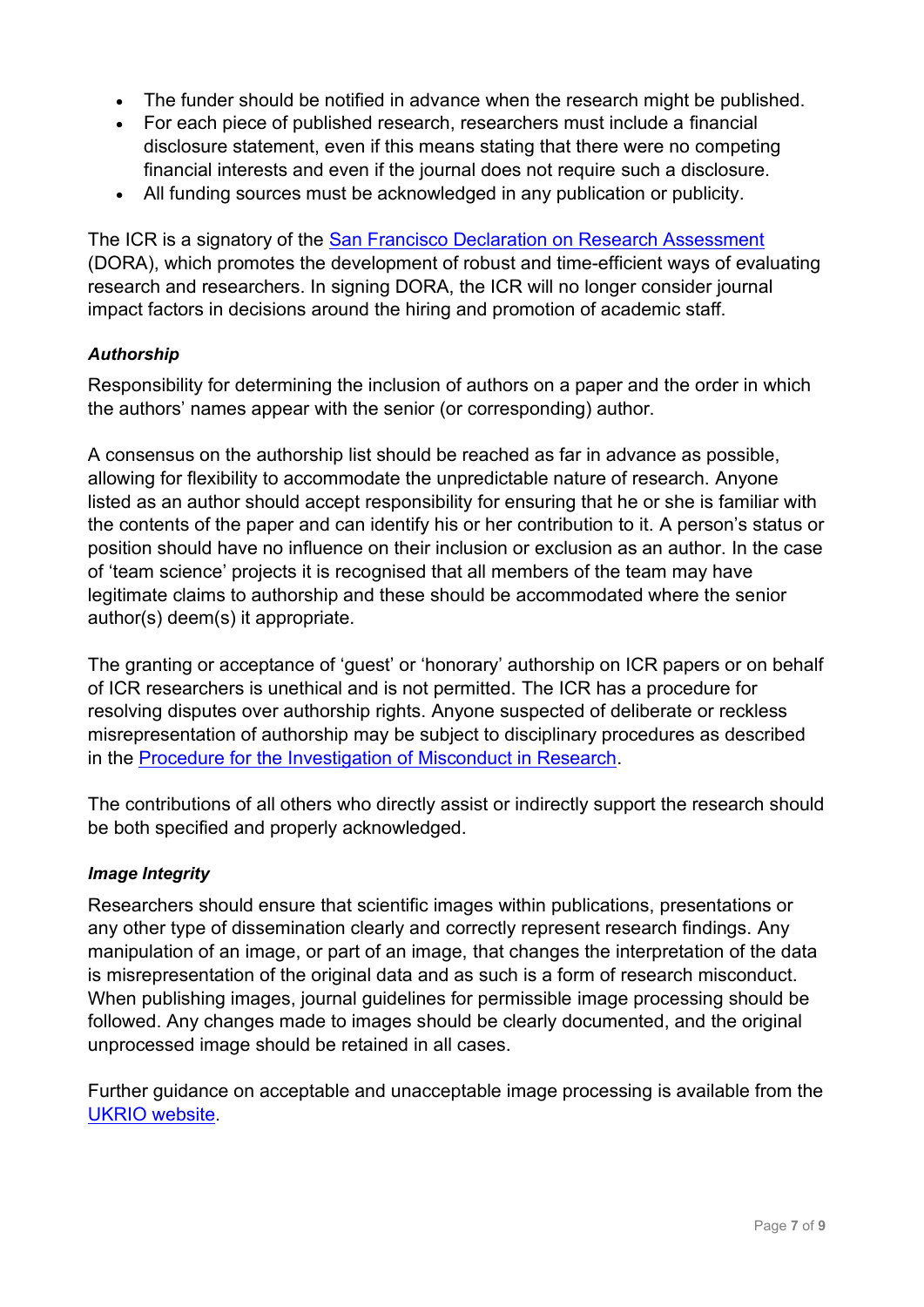## **10. Openness**

Whilst recognising the need for researchers to protect their own academic and, where appropriate, their intellectual property rights, the ICR encourages researchers to be as open as possible in discussing their work with other researchers and with the public. Researchers should however be especially careful when discussing work that is not complete or has not been published and must not discuss work where confidentiality agreements are in place, or it has been agreed that a third party (e.g. funder) will own in full or part intellectual property arising from the research, until the appropriate publication approval process has been gone through, which will be set out in an industrial contract or in grant terms and conditions.

Researchers are encouraged to publish and present their work through the usual academic channels of peer-reviewed journals and conferences. Where publication is not possible or would be unduly delayed, researchers are encouraged to use alternative platforms such as pre-print and post-publication peer review servers, the ICR website and reputable sharing sites, in order to make data, protocols, code, presentations etc. available to a wide audience. Researchers are also encouraged to make available 'negative', confirmatory and contradictory results where to do so might benefit the scientific community, patients or the general public.

## **11. Patient aspects / consumer involvement**

Commitment to patient and public involvement is pivotal in making sure that ICR undertakes scientific and clinical research that is focussed on the needs of patients, carers and the public. Researchers should encourage and support cancer patients and representatives to work alongside them and health professionals and make meaningful contributions in key areas such as research prioritisation, management and dissemination.

The [Public & Patient Involvement \(PPI\) Strategy](https://www.cancerbrc.org/patient-and-public-involvement-and-engagement/what-patient-and-public-involvement-and-engagement-brc) of the joint RM/ICR Biomedical Research Centre (BRC) aims to involve patients and the public at every stage of the research cycle, ensuring that research carried out reflects issues considered important and relevant to those potentially affected by it.

The strategy seeks to involve and engage patients in six main areas:

- Prioritisation and input into research ideas
- Input into study design
- Training (researchers, trainees and support staff)
- Training (patient involvement representatives)
- Information outlets
- **F**vents